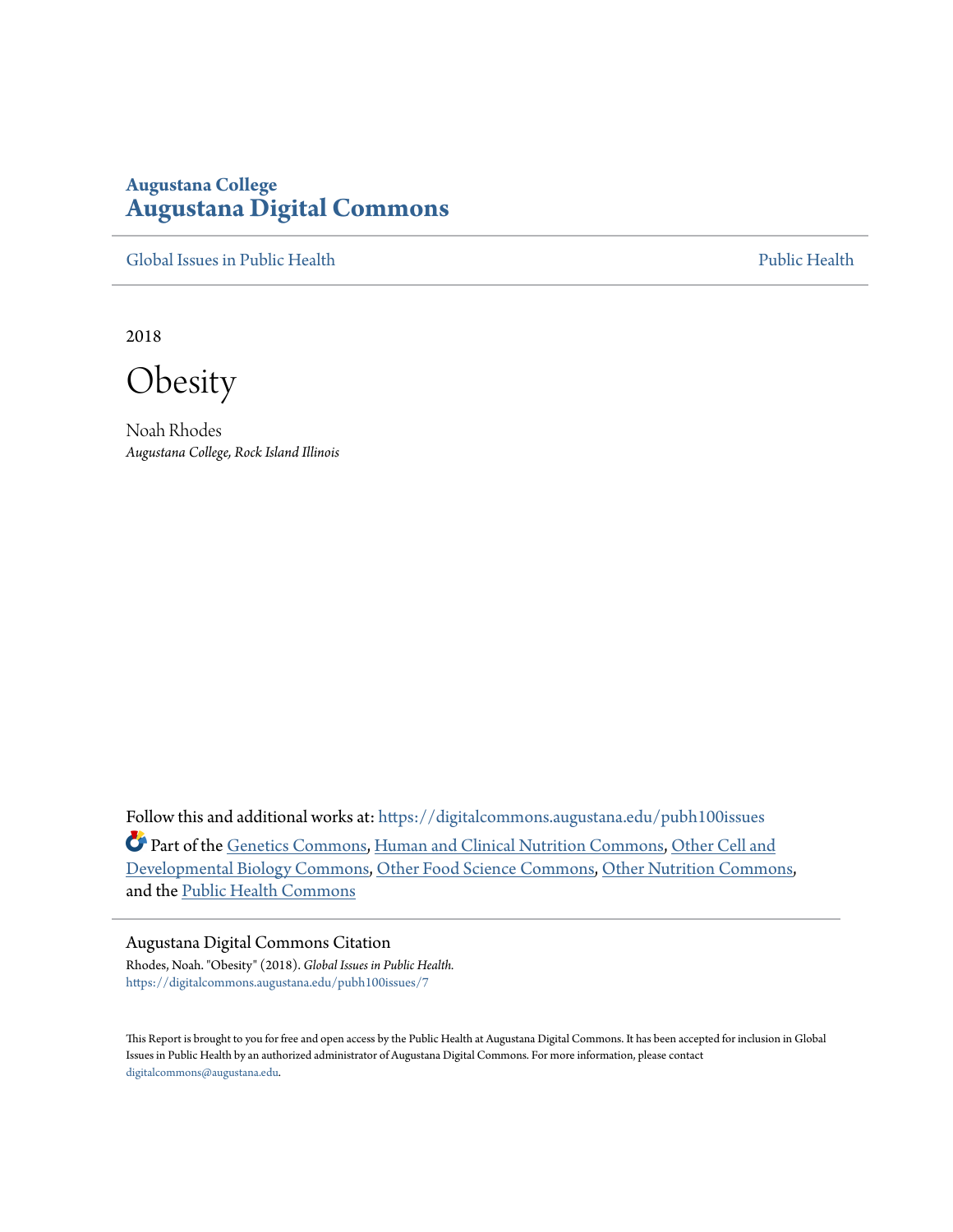### **Obesity What is obesity?**

Obesity is a non-communicable condition which means that it is non-infectious and non-transmissible. Obesity is defined as a BMI over 30, even though BMI doesn't account for muscle mass. Since BMI only takes height and weight into consideration, there are a lot of athletes that are considered obese because they are heavy with the amount of muscle they have for their weight.

### **How is obesity diagnosed and what issues can it cause?**

Diagnosing obesity is not a short process. It requires having a health history taken, a general physical exam, calculation of BMI, and measuring waist

circumference(Obesity, 2015). Obesity diagnosis also requires checking for other health problems such as high blood pressure, high cholesterol, low cholesterol and high levels of triglycerides(Obesity, 2015).



(Understanding BMI, 2018)

The graphic talks about how to calculate your bodies BMI and also what there is an increased chance for if your BMI is in the

obese range. The things that there is an increased chance for could possibly lead to death which is why early diagnosis is necessary. Diagnosis also requires a background check for type 2 diabetes, heart disease, increased chance of stroke, gallbladder disease, osteoarthritis, sleep apnea, some cancers, a low quality of life(Obesity, 2015). There are many causes for obesity. Some of the causes are hyperpalatable junk foods and diseases such as diabetes which keeps the body from breaking up food as it should be(Obesity, 2015).

## **Prevention for obesity**

The problem of obesity can be solved by Accumulating Data to Optimally Predict obesity Treatment(ADOPT) which is the understanding of how processes within and across these domains to interact is critical to identifying targets for treatment and how, when, and with whom to intervene with(Sutin et al., 2018). The long term objective of the ADOPT project is to better understand the factors that contribute to individual variability in response to obesity treatment which can give each person their own effective plan to reach their goal(Sutin et al., 2018).

### **How many people are at risk for obesity?**

According to the National Institute of Diabetes and Digestive and Kidney Diseases(NIDDK, 2017) states that in the world there is a population of 7,505,257,673, and there are 774,000,000 people who are obese. NIDDK(2017) also states that more than 2 in 3 adults in the United States were considered overweight or obese and about 1 in 3